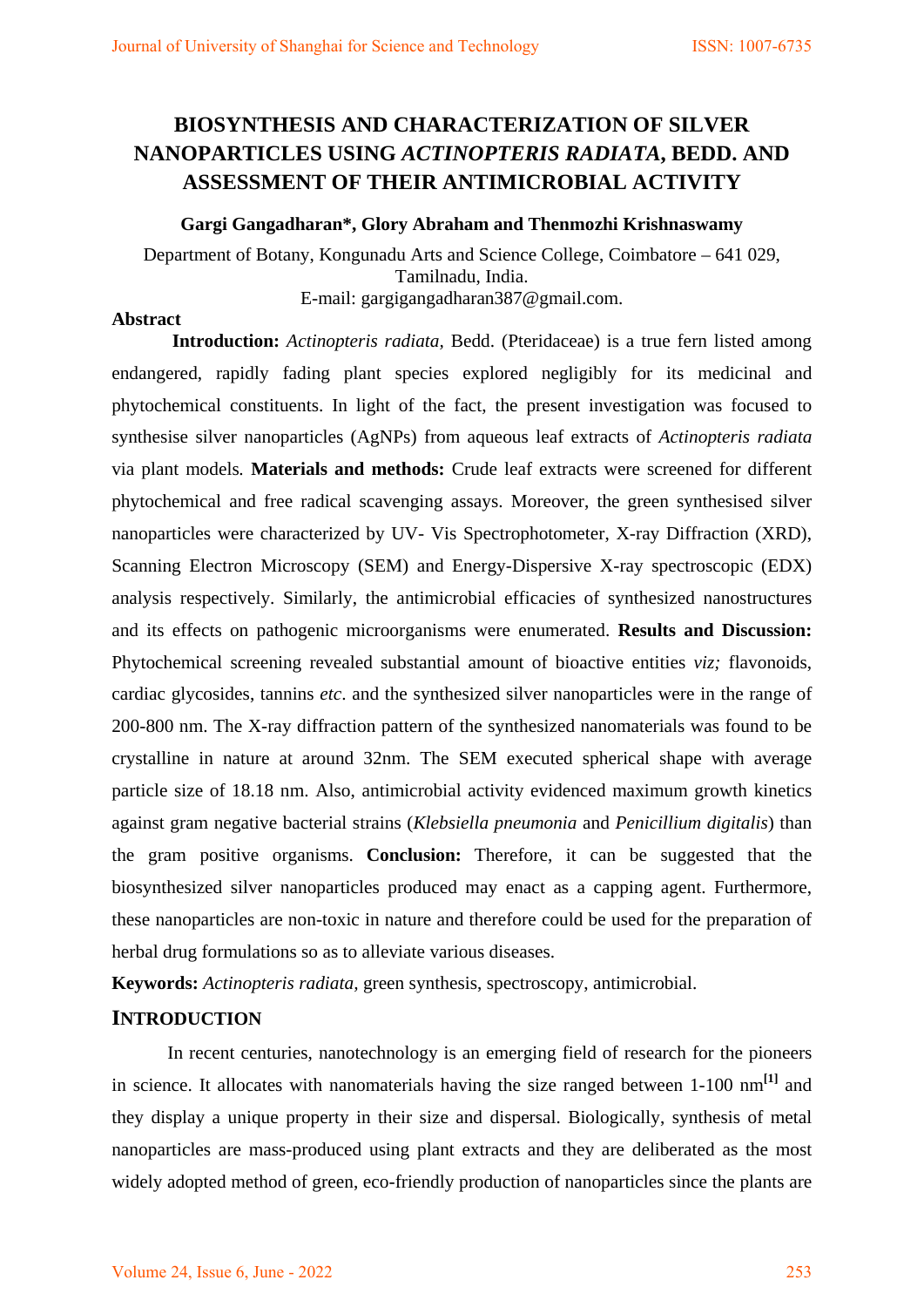abundant in distribution, easily available, much safer to handle and act as a cradle of numerous metabolites. Nanocrystalline silver units can act as antiviral agents, photosensitizers, anticancer therapeutic agents in the treatment of various cancers**. [2]** Silver is renowned for processing inhibitory effect pertaining to several bacterial strains and microbes frequently exists in medical and industrial activities. **[3]**

Nanoparticles can be synthesised from a varied biological entities such as bacteria, virus, algae, fungi, yeast and plants. Each biological entity has varying degrees of biochemical dispensation capabilities can be effectually expended to synthesis specific metallic or non- metallic oxide nanoparticles.<sup>[4]</sup> Not all biological entities can synthesis nanoparticles owing to their enzyme actions and inherent metabolic process. Consequently, assortment of appropriate biological entities is indispensable to yield nanostructures with distinct properties such as size and morphology. Therefore recently, the biosynthesis of nanomaterials using plant and plant excerpts seems to be the striking substitute to conventional chemical synthesis. Besides, amalgamations of molecules present in plant extracts accomplish as both reducing and stabilising (capping) proxies in the course of nanoparticle synthesis.

*Actinopteris radiata,* Bedd. (Pteridaceae) commonly known as peacock tail, is a true fern listed among endangered and rapidly fading plant species, explored negligibly for its medicinal and phytochemical constituents. It is used widely as a dietary supplement for malnutrition and a common remedy to treat headache, cough, blood pressure, tuberculosis, respiratory and cardiovascular diseases**. [5]** This plant has been reported to possess innumerable biological activities such as antioxidant, anti-diabetic, antimicrobial activity**[6]**, antifertility**[7],** anthelmintic**[8]**, anti-stress and anti-allergic effect on asthma. **[9]** Considering the immense potentiality of *A. radiata* as biological source, the contemporary study was addressed to characterize the synthesized silver nanoparticles using UV-Vis Spectroscopy, Scanning Electron Microscope (SEM), Energy Dispersive X-Ray (EDX) and X-Ray diffraction (XRD) analysis and also to gauge the free radical quenching efficacies, antimicrobial activity using plant extracts.

#### **MATERIALS AND METHODS**

#### **Chemicals and Reagents**

Silver nitrate  $(AgNO_3)$  was obtained from Hi Media Pvt. Ltd., Mumbai. All other reagents and solvents used were of analytical grade. The glasswares used were subjected to sterilization process before commencement of the experimental process.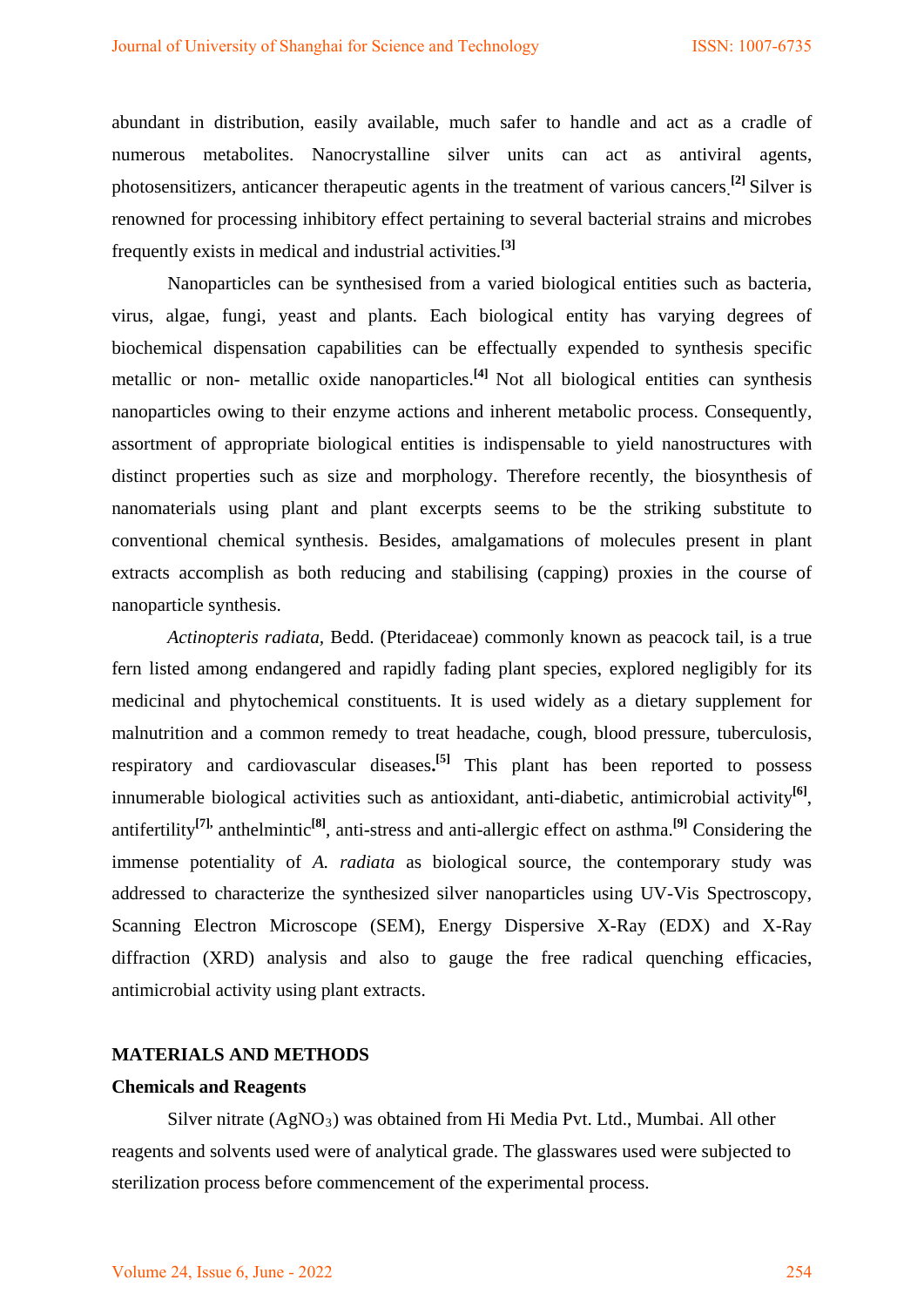#### **Collection and Preparation of crude plant extracts**

Fresh leaves of *A. radiata* were harvested from Kallar river basis of Mettupalayam, Tamilnadu, India. The collected plant samples were duly identified with the reference specimen preserved at Botanical Survey of India, Southern circle, Coimbatore. Fresh leaves of *A. radiata* were cleaned with plentiful amount of water to remove debris and other contaminated organic contents, followed by surface sterilization with double distilled water and shade dried at room temperature for 7 days. About 25gm of finely powdered leaves were kept in a beaker containing 250 mL of double distilled water and boiled for 30 min at 80ºC. The extract was cooled, filtered with Whatsman filter paper no.1 and the filtrate was used for the synthesis of silver nanoparticles.

#### **Biosynthesis of Silver Nanoparticles (AgNPs)**

Environmental free eco-friendly silver nanoparticles were prepared by green chemistry method using *A. radiata* leaf extract as a reducing agent. In brief, the 100mL of silver nitrate  $(AgNO_3)$  at the concentration of 1mM was prepared in Erlenmeyer flask, using a starting material. To obtain optimum concentration, 10mL prepared silver nitrate solution was taken in a series of five different test tubes. To this different concentration *viz.,* 1 mL, 2mL, 3 mL, 4mL and 5mL of prepared plant samples of *A. radiata* leaves were added respectively. Each reaction test tubes were placed in magnetic stirrer for 1h at 60ºC for the green synthesis of silver nanoparticles. After the reaction time, change in colour was noted and photographed.

#### **UV-Vis spectrophotometer analysis**

After incubation of 24hours, all the samples were subjected to UV-Vis spectrophotometer analysis (JASCO V760, Japan) between 200 to 800nm for the confirmation of synthesized silver nanoparticles via green route method.

# *In vitro* **antioxidant activity**

# **DPPH radical Scavenging Activity**

The antiradical efficiency was assessed by DPPH method as described by Blois (1958)**[10]** . In this method commercially available methanol soluble, stable free radical DPPH was used. In its radical form, DPPH has an absorption band at 515 nm, which disappears upon reduction by an antioxidant compound or a radical species. For the photometric assay, 30 µL volume of synthesized silver nanoparticles solution (1, 2, 3, 4 and 5mL) were taken in different test tubes. The volume was adjusted to 100 μl with methanol. 5.0 ml of 0.1 mM methanolic solution of DPPH was added to these tubes and shaken vigorously. The tubes were allowed to stand for 20 min at 27 ºC. The control was prepared as above but without the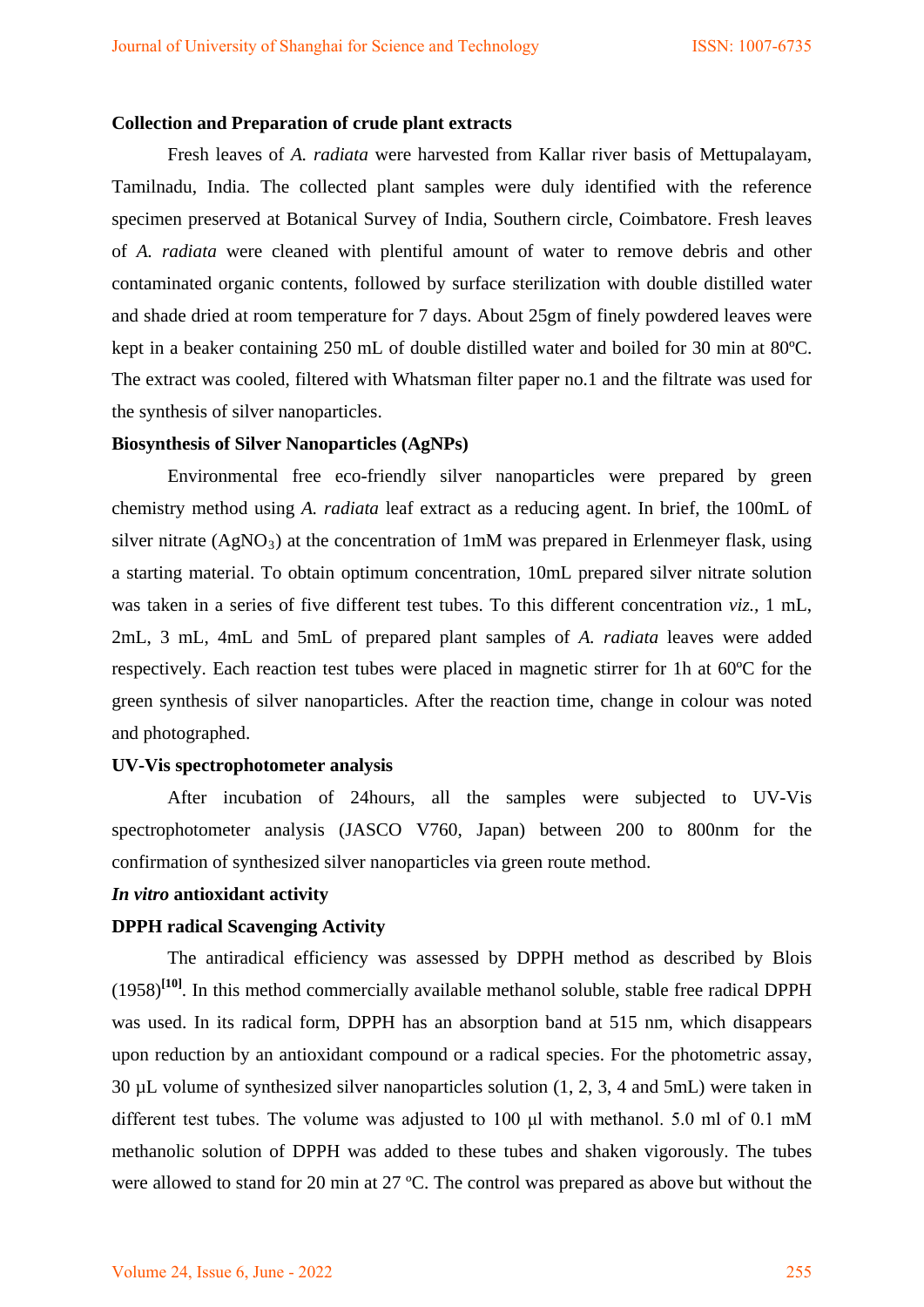test extract was used for the baseline correction. Changes in the absorbance of the samples were monitored at 517 nm. The per cent of DPPH discolouration of the samples was calculated using the following formula:

# DPPH radical scavenging activity  $\left(\% \right) = \left[ \frac{A 517}{06} \right]$  control - A517 of sample) /A517 of control]  $\times$  100.

Antioxidant activities of the extracts were expressed as  $IC_{50}$ , (the microgram of extract to scavenge 50% of the DPPH radicals) and were obtained by interpolation from linear regression analysis. A lower  $IC_{50}$  value indicates greater antioxidant activity.

# **Trolox equivalent antioxidant capacity (TEAC) assay**

Antioxidant activity was performed using an improved  $ABTS^+$  method proposed by Siddhuraju and Manian  $(2007)^{[11]}$ . The ABTS radical cation  $(ABTS^*)$  was generated by a reaction of 7 mmol/L ABTS and 2.45 mmol/ L potassium persulfate after incubation for 16 hrs at laboratory temperature in dark. Blue - green ABTS<sup>\*+</sup> was formed at the end of this period. Prior to assay, the solution was diluted in ethanol (about 1:89 v/v) and equilibrated at 30°C to obtain an absorbance of 0.700  $\pm$  0.02 at 734 nm, the wavelength of maximum absorbance in the visible region. The silver nanoparticles solution (1, 2, 3, 4 and 5 mL) in ethanol was diluted such that, after introduction of a 10 μL aliquot of each dilution into the assay, they produced between 20-80% inhibition of the blank absorbance. After the addition of 1.0 ml of diluted ABTS solution to 10 μl of silver nanoparticles solution or Trolox standards (final concentration 0-15 μM) in ethanol, absorbance (734 nm) was recorded at 30ºC, exactly 30 min after the initial mixing. Appropriate solvent blanks were also run in each assay. Triplicates were maintained for the experiments and the per cent inhibition of the blank absorbance at 734 nm was plotted as a function of Trolox concentration. **[12]** The unit of Total Antioxidant Activity (TAA) was defined as the concentration of Trolox having the equivalent antioxidant activity expressed as μmol/ g sample extracts on dry weight basis.

# **Antimicrobial activity of silver nanoparticles**

The antimicrobial potential of plant assisted synthesized silver nanoparticles were tested for their effect against the growth of pathogenic bacteria and fungus by disc diffusion method.<sup>[13]</sup> The inoculums of test organisms were prepared by growing pure isolates in nutrient broth at 37°C for overnight. The agar plates were prepared by pour plate method using 20 mL nutrient agar medium. The molten sterile nutrient agar medium is cooled and mixed thoroughly with 1 mL of culture medium with test organisms and then poured into the sterile petri-dishes and allowed to solidify. On the other hand, filter paper discs (5 mm in diameter) were impregnated with different concentrations of synthesized silver nanoparticles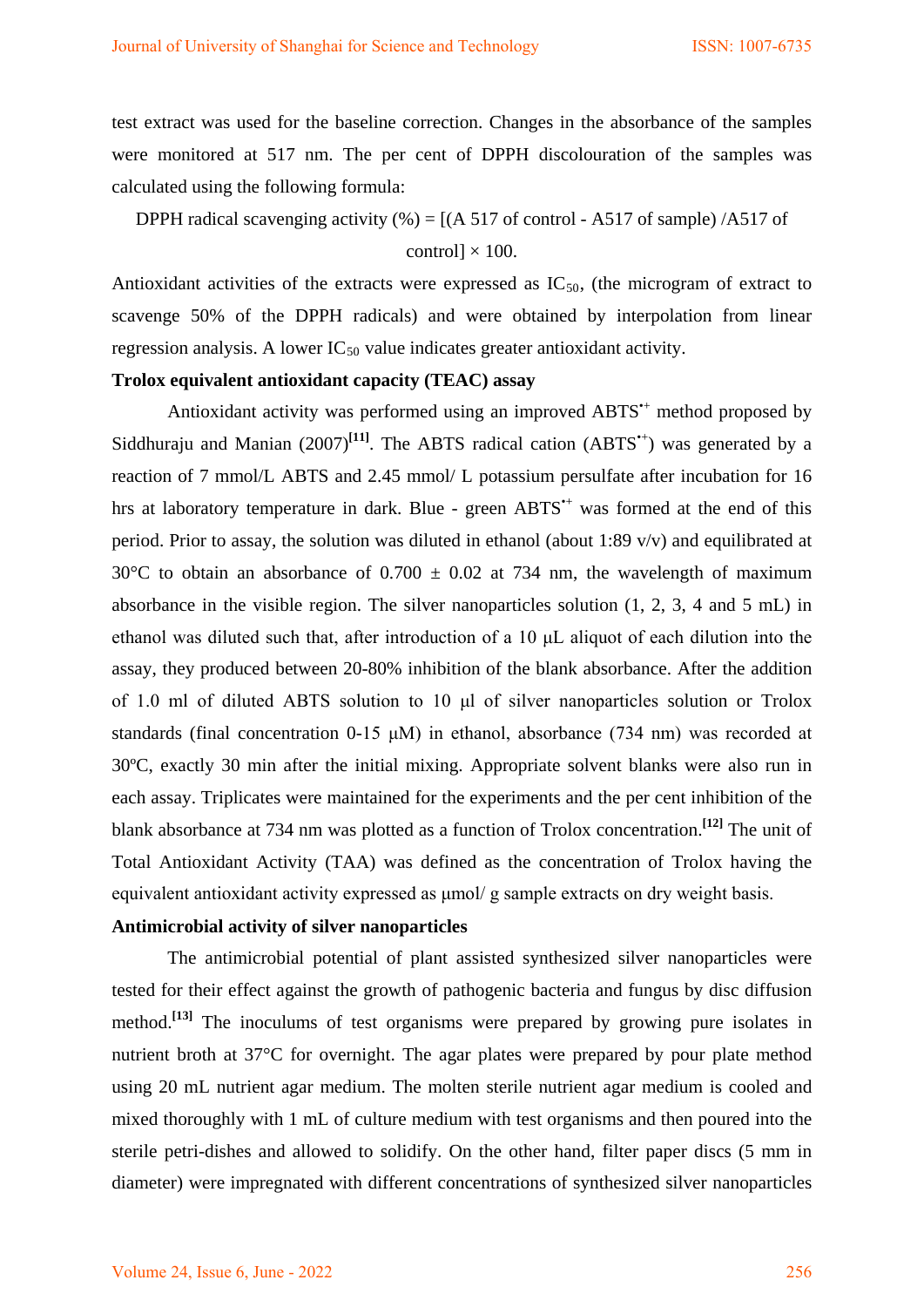*viz.*, 20, 40, 60 and 80 μL (1mg/mL) were employed for antimicrobial activity. The antibiotic discs, tetracycline (10µg) served as positive control for bacteria and fungi respectively. The silver nanoparticles impregnated filter papers were placed on test organism-seeded plates. The distilled water (100 μL) served as control in each plate. Similarly filtered papers impregnated with aqueous plant extracts (30 µL) served as control for comparison. After equilibrium at 4°C, the plates were incubated at 37°C for 24-48 hrs and diameter of any resulting zone of inhibition was measured in milli meter (mm). Triplicates were maintained for all these experiments.

#### **Characterization of silver nanoparticles**

X-ray diffraction (XRD) measurement of the plant extract assisted biosynthesized silver nanoparticles were carried out using X'Pert Pro X-ray diffractometer (PAN analytical BV, The Netherlands) equipped with Cu/Kα radiation source using Ni as filter at a setting of 30kV/30mA. All X-ray diffraction data were collected under the experimental conditions in the regular angular range. The crystalline size of silver nanoparticle was calculated from the width of the XRD peaks, using a Debye-Scherer formula:  $D = 0.94\lambda / \beta cos\theta$ . The surface morphology of the plant extract reduced silver nanoparticles was examined using Scanning Electron Microscopy (HITACHI SU6000 SEM). Thin films of the samples were prepared on an aluminium foil by dropping a small amount of the sample and placed on a copper grid. Then the samples were characterized in the SEM at an accelerating voltage of 20KV. The plant extract reduced silver nanoparticles powder sample was dried on an aluminium foil coated copper grid and EDX analysis was performed SEM (HITACHI SU6000 SEM) equipped with an EDX attachment.

#### **RESULTS AND DISCUSSION**

Novel applications of nanoparticles and nanomaterials are growing rapidly on various fronts due to their completely new or enhanced properties based on size, their distribution and morphology. It is swiftly gaining renovation in a large number of fields such as health care, biomedical, food and feed, drug-gene delivery. **[14]**

#### **Green synthesis of silver nanoparticles**

The major advantage of plant extracts synthesized silver nanoparticles is that they are easily available, safe and nontoxic in most cases. Hence, the contemporary findings are focused on the green synthesis of silver nanoparticles using the aqueous leaf extracts of *A. radiata*. The colour was changed in the leaf extracts when challenged with 1mM silver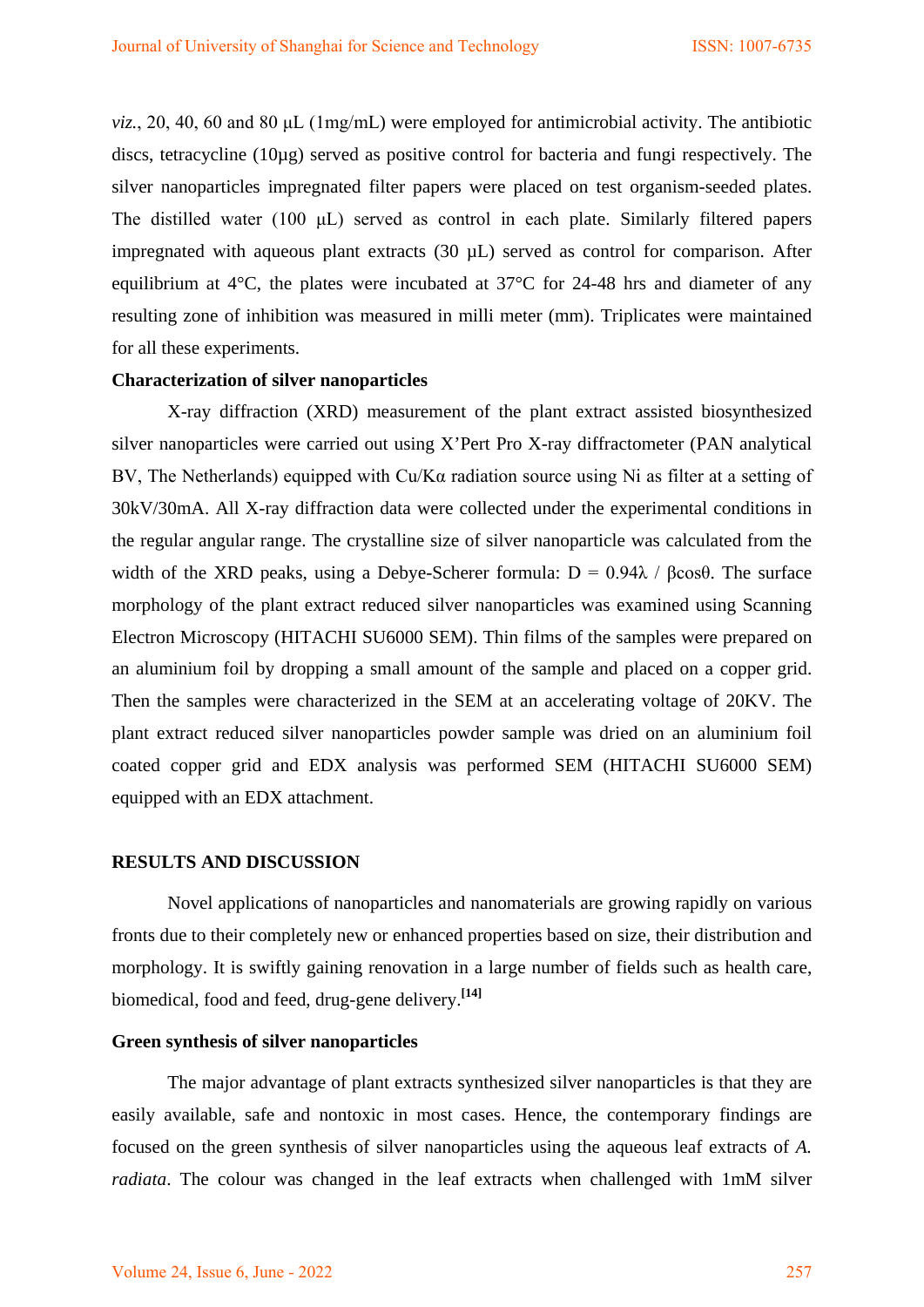nanoparticles from pale yellow to dark brown within 24 hours (Fig.1). These attained the maximum intensity after 12 hours with increased intensity during the period of incubation indicates the formation of silver nanoparticles.

## **Preliminary phytochemical analysis**

Among the various phytochemical constituents examined, the aqueous leaf extracts of *A. radiata* indicated the presence of flavonoids, cardiac glycosides, tannins, terpenoids, alkaloids and phenols (Table 1)

#### **UV-Vis Spectrophotometer analysis**

The absorption spectra of synthesized silver colloids forms a peak centered near 421nm which broadens the peak designates the nanocrystals are polydispersed as per increasing time which is similar to the reports of Nagati et al. **[15]** In the present study, the synthesized silver nanoparticles were observed between 200 to 800 nm by using a quartz cuvette with water as reference to evaluate the characterized silver nanoparticles (Fig.2).

# **Determination of i***n vitro* **antioxidant activity**

#### Free radical – scavenging ability using DPPH<sup> $\cdot$ </sup>

DPPH radical scavenging activity is a measure of non-enzymatic antioxidant activity. In the present study, all the assessed samples were able to interact intensively with DPPH• and reduces the stable violet DPPH radical to the yellow DPPH**-**H reaching their 50% reductive plateau ranging between 27.2 and 59.1 µg/ mL (Table 2). The reference antioxidant rutin recorded the highest scavenging efficiency towards DPPH radicals (15.8µg/mL), followed by quercetin (16.9 $\mu$ g / mL) and BHA (21.4 $\mu$ g / mL) Table 2 Among the plant extract concentration examined, 4mL concentration of synthesized silver nanoparticle extract possessed effective DPPH radical quenching capacity. Interestingly, these values were significantly lower ( $P < 0.05$ ) than the standard antioxidants tested (Table 2) indicating their superior radical scavenging potential. A fairly correlated findings by Niraimathi et al.<sup>[16]</sup> suggests that free radical scavenging ability on DPPH radicals of the silver nanoparticles was found to increase with increase in the concentration.

## **ABTS radical scavenging activity**

In the evaluation of total antioxidant capacity by ABTS<sup>\*+</sup> method, all the sample extracts were able to quench  $ABTS^+$  more efficiently with their TEAC values ranging between 169.2 to 430.2 µmol Trolox equivalent/g extract (Table 2). In this context, 4mL concentration of synthesized silver nanoparticle of *A. radiata* leaf extract were found to be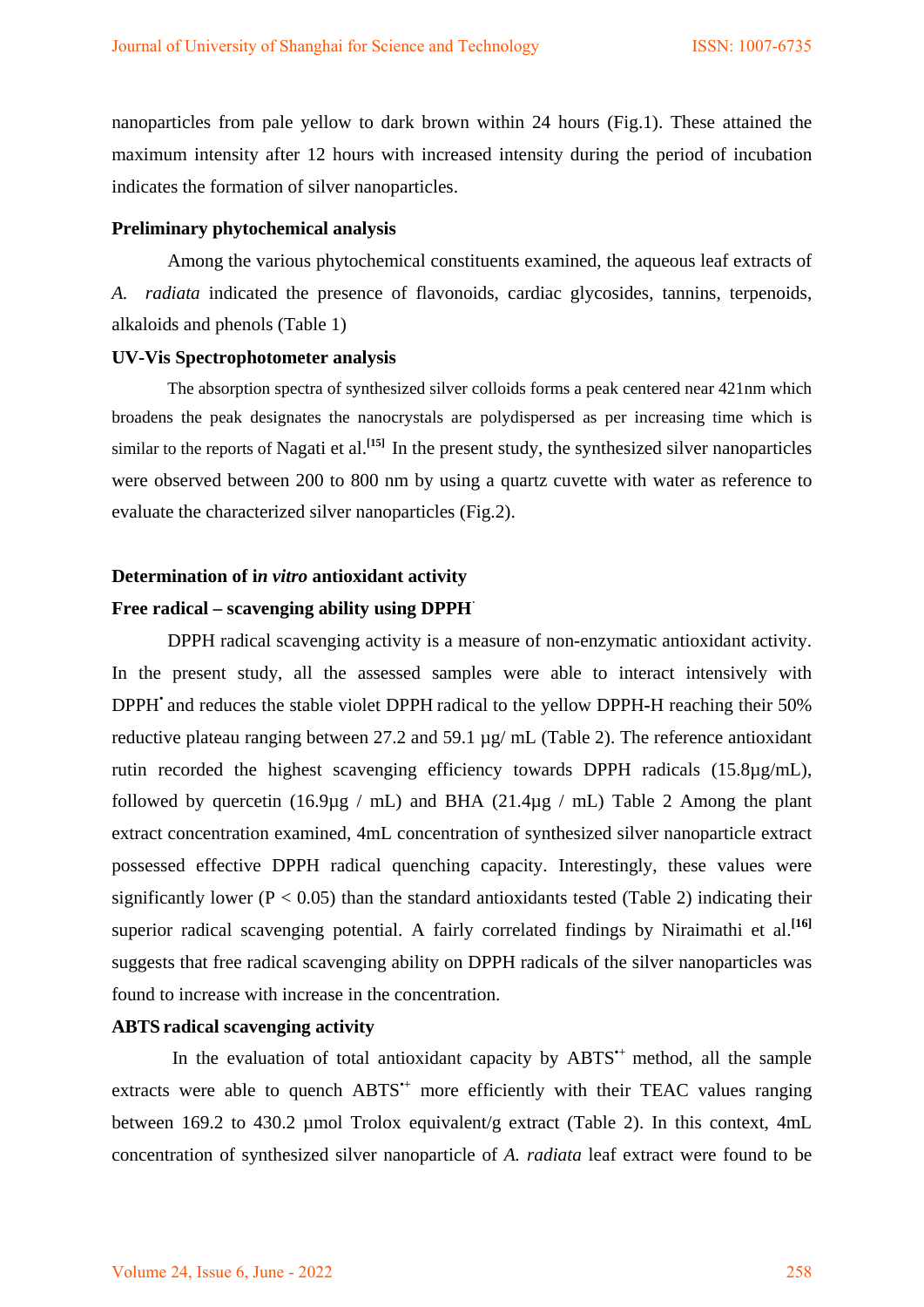fast and potent scavengers of  $ABTS^*$  as they were able to quench  $ABTS^*$  more readily than the other solvent extracts. Thus this activity may be endowed by the hydrogen-donating compounds are presumably exist in the polar solvents.**[17]**

# **Determination of antimicrobial activity of silver nanoparticles**

Silver nanoparticle has maximum zone of inhibition than the standard disc against *Klebsiella pneumonia* and *penicillium digitalis* whereas, silver nanoparticle has shown same zone of inhibition of Tetracycline against *Bacillus subtilis* and *Seratia marcescens.*(Table 3). Ag NPs can effortlessly influence the nuclear surface of bacteria and they produce a large and remarkable zone because of their size. This may lead to show maximum antibacterial activity. Studies of Bapat et al.<sup>[18]</sup> have debated that Ag NPs are liable for their antibacterial activity since silver molecules released from the membrane will eradicate microbes. Similarly, biosynthesised silver nanoparticles may also eradicate fungal spores by destroying their membrane integrity. **[19]**

## **Characterization of silver nanoparticles**

X-ray diffraction spectrum of green route synthesized silver nanoparticles revealed that the Braggs reflections were observed in the XRD pattern at  $2\theta = 38.92$ , 44.05, 46.78, 69.01 and 78.56. These Braggs reflections clearly indicated the presence of (111), (222), (200), (220) and (311) sets of lattice planes and further on the basis that they can be indexed as face-centered-cubic (FCC) structure of silver (Fig.3). Since, the present study clearly indicated the x-ray diffraction pattern of green route synthesized silver nanoparticles formed crystalline in nature and found around 32nm.

The surface morphology of biosynthesized silver nanoparticles was determined by Scanning Electron Microscope. The SEM image of silver nanoparticles showed spherical in shape with high aggregation of silver particles on the surface of the cell (Fig.4). The silver nanoparticles of uniform distribution have been observed from the SEM image. The result showed that the particles were of spherical shape, with average particle size were 18.18 nm.

The element analysis of the green route synthesized silver nanoparticles was performed using Energy-dispersive X-ray spectroscopy (EDX) spectrum revealed that the green chemistry route obtains silver nanoparticles shown maximum peaks around 3.59 keV correspond to the binding energies of silver ions (Fig.5). Throughout the scanning range of binding energies, some addition peaks belonging to natural compound present in the reaction mixture. There were other EDX spectrum peaks for Cl, K and O suggesting that they are mixed precipitates present in the plant extract and spectrum showed Si element due to preparation of sample for EDX analysis.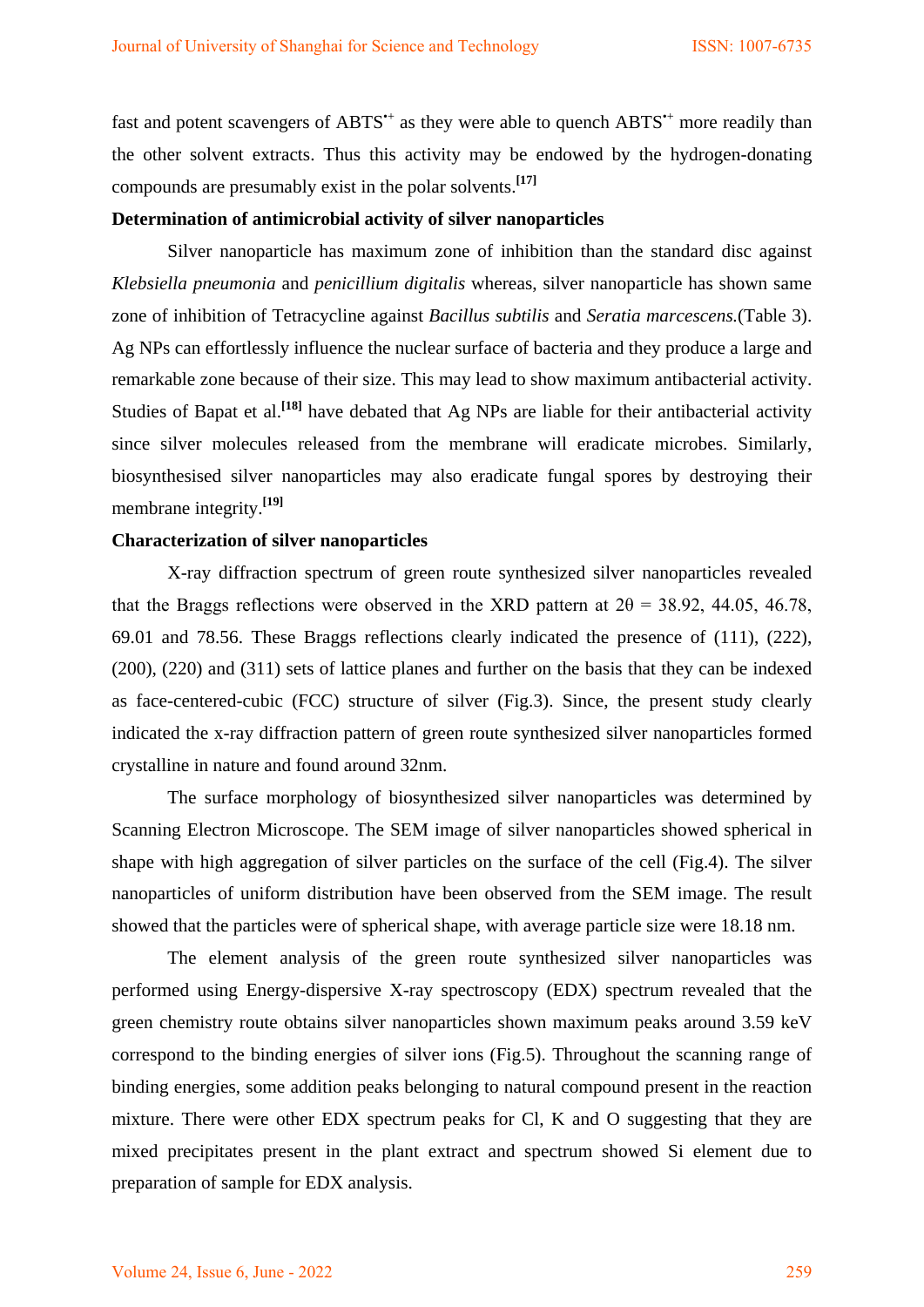| <b>Secondary Metabolites</b> | <b>Aqueous leaf</b> |
|------------------------------|---------------------|
| Alkaloids                    | $++$                |
| Flavonoids                   | $+++$               |
| Terpenoids                   | $++$                |
| Cardiac glycosides           | $+++$               |
| Phenols                      | $++$                |
| <b>Sterols</b>               |                     |
| Saponin                      |                     |
| Tannin                       | $+++$               |
| Resins                       |                     |
| Reducing sugars              |                     |

# **Table 1: Qualitative phytochemical analysis of aqueous leaf extract.**

**Table 2: DPPH and ABTS◦<sup>+</sup> radical scavenging activity of A. radiata**

| <b>Sample</b> | <b>Solvent</b> | <b>Concentration</b> | <b>DPPH</b>                      | $ABTS(\mu mol/mL)$ |  |
|---------------|----------------|----------------------|----------------------------------|--------------------|--|
|               |                |                      | $IC_{50}(\mu \text{mol} GAE/mL)$ |                    |  |
|               |                | 1mL                  | $55.4 \pm 0.1$                   | $240.1 \pm 23.1$   |  |
| Leaf          | Aqueous        | 2mL                  | $47.1 \pm 0.3$                   | $430.2 \pm 24.5$   |  |
|               |                | 3mL                  | $34.2 \pm 0.1$                   | $308.4 \pm 21.0$   |  |
|               |                | 4mL                  | $27.2 \pm 0.4$                   | $169.2 \pm 30.2$   |  |
|               |                | 5mL                  | $59.1 \pm 0.4$                   | $173.0 \pm 12.4$   |  |

|          | Table 3: Antimicrobial effects of synthesized silver nanoparticles against pathogenic |  |  |  |  |
|----------|---------------------------------------------------------------------------------------|--|--|--|--|
| microbes |                                                                                       |  |  |  |  |

|      |              | Zone of Inhibition (mm)     |                              |                                |                            |                          |  |  |
|------|--------------|-----------------------------|------------------------------|--------------------------------|----------------------------|--------------------------|--|--|
| S.No |              | <b>Bacillus</b><br>sublitis | <b>Seratia</b><br>marcescens | <b>Klebsiella</b><br>pneumonia | <b>Salmonella</b><br>typhi | Penicillium<br>digitalis |  |  |
|      | Tetracycline | 12                          |                              | 12                             | 10                         |                          |  |  |
|      | Control      |                             | 3                            |                                |                            |                          |  |  |
| 2    | (Extract)    | 3                           | 4                            | 12                             |                            |                          |  |  |
|      | $20 \mu L$   |                             |                              |                                |                            |                          |  |  |
|      | $40 \mu L$   | 3                           | 3                            | 10                             | 10                         |                          |  |  |
|      | $60 \mu L$   | 3                           |                              | 12                             |                            |                          |  |  |
|      | $80 \mu L$   |                             |                              | 13                             |                            |                          |  |  |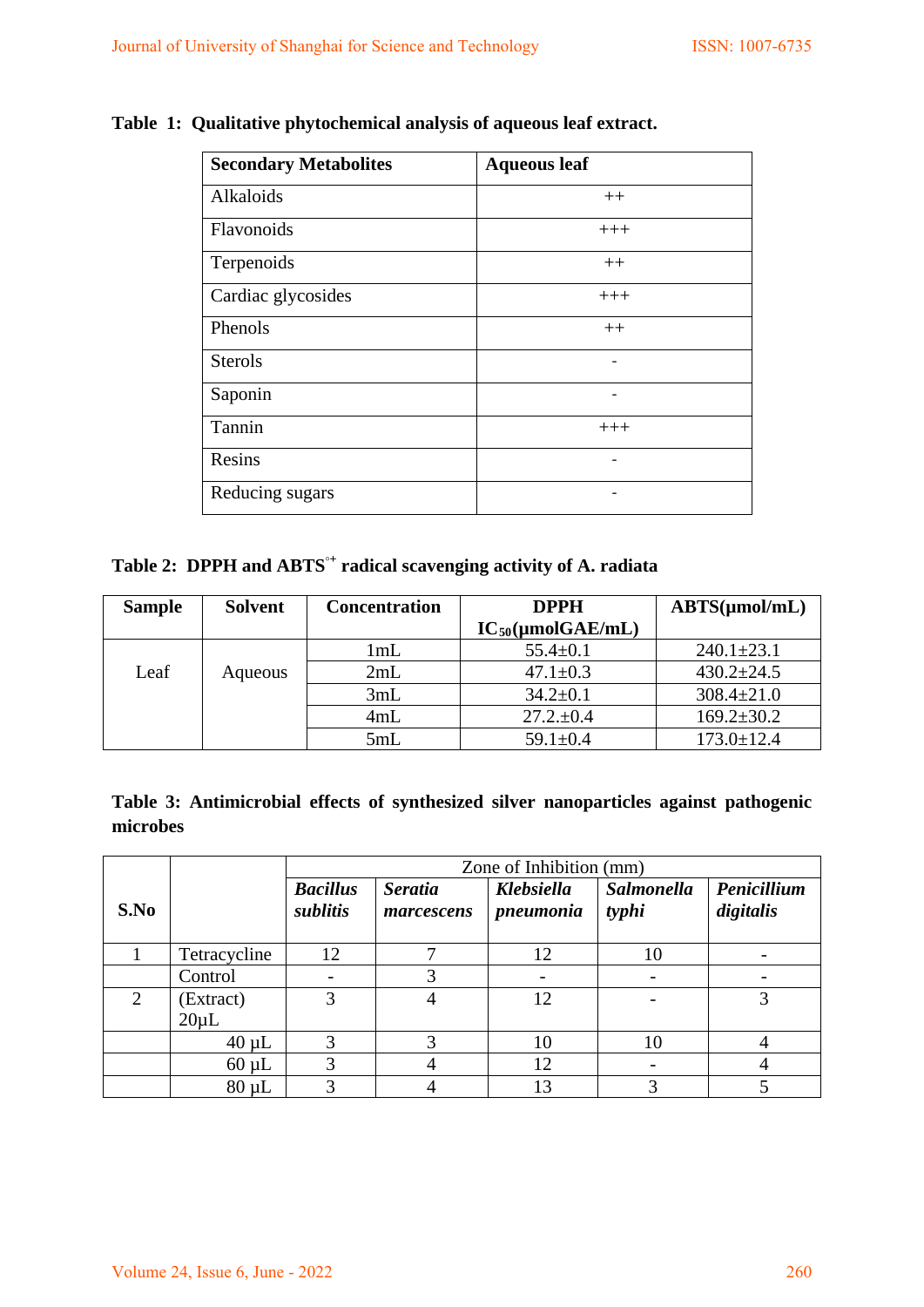

**Figure 1:** *Actinopteris radiata***, Bedd. leaf mediated green synthesis of AgNPs at various plant extract concentrations**



**\*AD1-1mL Leaf extract, AD2 -2mL Leaf extract, AD3 -3mL Leaf extract, AD4 -4mL Leaf extract, AD5 -5mL Leaf extract**

# **Figure 2: UV-Vis absorption spectrum of synthesized AgNPs at various plant concentrations**



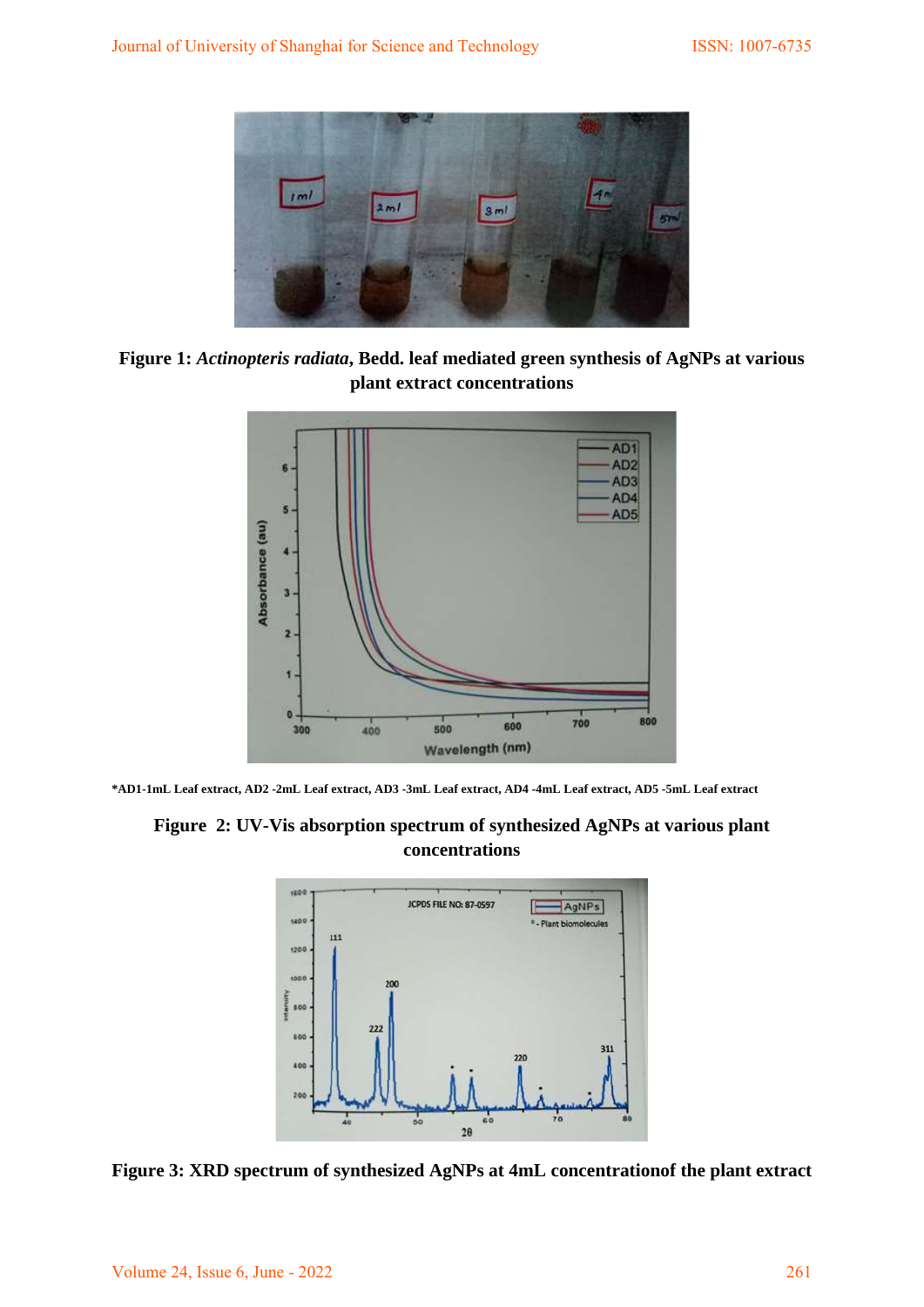

**Figure 4: SEM image of biosynthesized AgNPs at different magnification level**



**Figure No. 5: EDX spectrum image of biosynthesized AgNPs**

## **CONCLUSION**

It is concluded that the aqueous leaf extracts of *A. radiata* displayed a varied amount of biological properties in terms of the assays used for the determination of biological entities. Sufficient number of characterization methods and techniques has been expended for the substantiation of AgNPs. The AgNPs can be biosynthesized as reducing and capping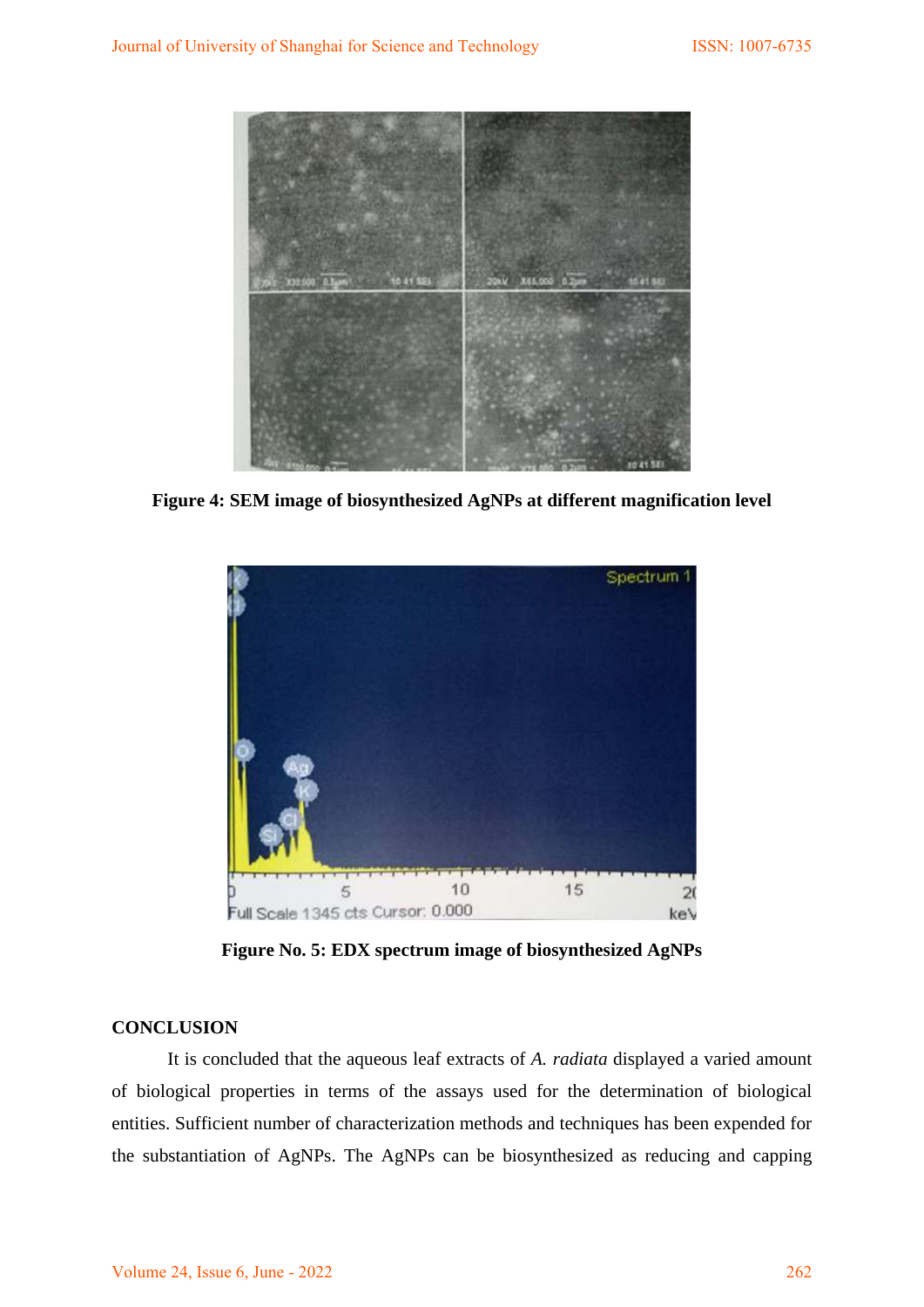agent which spectacles varied deviation in shape and size. Moreover, AgNPs have the potential to be widely used in current medical procedures involving nanoparticles fluorescent labelling in immunoassays, targeted delivery of therapeutic drugs and as antibacterial agents in bandages.

# **REFERENCES**

- 1. Laurent SD, Forge MP, Roch A, Robic C, Elst LV, Muller RN. Magnetic Iron Oxide Nanoparticles: Synthesis Stabilization, Vectorization, Physicochemical Characterizations and biological applications. Chem.Rev 2008; 108(6): 2064-2110.
- 2. Liuya W, Jingran L, Huizhong X, Atish P, Zhe-Sheng C, Guofang C. Silver nanoparticles: synthesis, properties and therapeutic applications. Drug discov Today 2016; 20(5): 595-601.
- 3. Sim W, Barnard RT, Blaskovich MAT, Ziora ZM. Antimicrobial Silver in medicinal and Consumer Applications: A Patent Review of the Past Decade (2007-2017). Antibiotics (Basel, Switzerland) 2018; 7(4): 93.
- 4. Soumya M, Rajeshkumar S, Venkatkumar. A review on biogenic synthesis of gold nanoparticles, characterization, and its applications. Resource-Efficient Technologies 2017; 3(4): 516-527.
- 5. Dixit RD, Vohra JN. A Dictionary of Pteridophytes of India, Botanical Survey of India, Howrah, India. 1984.
- 6. Rupnath K, Lakshmi Narasu M, Mallikarjuna K. Antioxidant, anti-diabetic and antimicrobial activity of different solvent extracts of *Actinopteris radiata* link, World Journal of Pharmaceutical Research 2016; 5(9): 873-879.
- 7. Chandrakant J, Shetty AN, Mety S, Ali ML, Mathad P. *In vivo* assessment of antifertility potential of Pteridophytic plants: *Actinopteris radiata* (SW.) L. and *Selaginella bryopteris* (L.) Baker in swiss albino mice. Asian Journal of Pharmacy and Pharmacology 2019; 5(1): 152-158.
- 8. Sreenivasulu V, Chand Basha S, Adinarayana Y, Lingasamy V, Praveen Kumar UN. Antihelmentic activity of *Actinopteris radiata* (Linn.) Journal of Global Trends in Pharmaceutical Sciences 2014; 5(2): 1716-1718.
- 9. Vadnere G, Pathan A, Singhai A, KulKarani BU, Hundiwale JC. Anti-stress and antiallergic effect of *Actinopteris radiata* in some aspects of asthma. Pakistan Journal of Pharmaceutical Sciences 2013; 26 (1): 195-198.